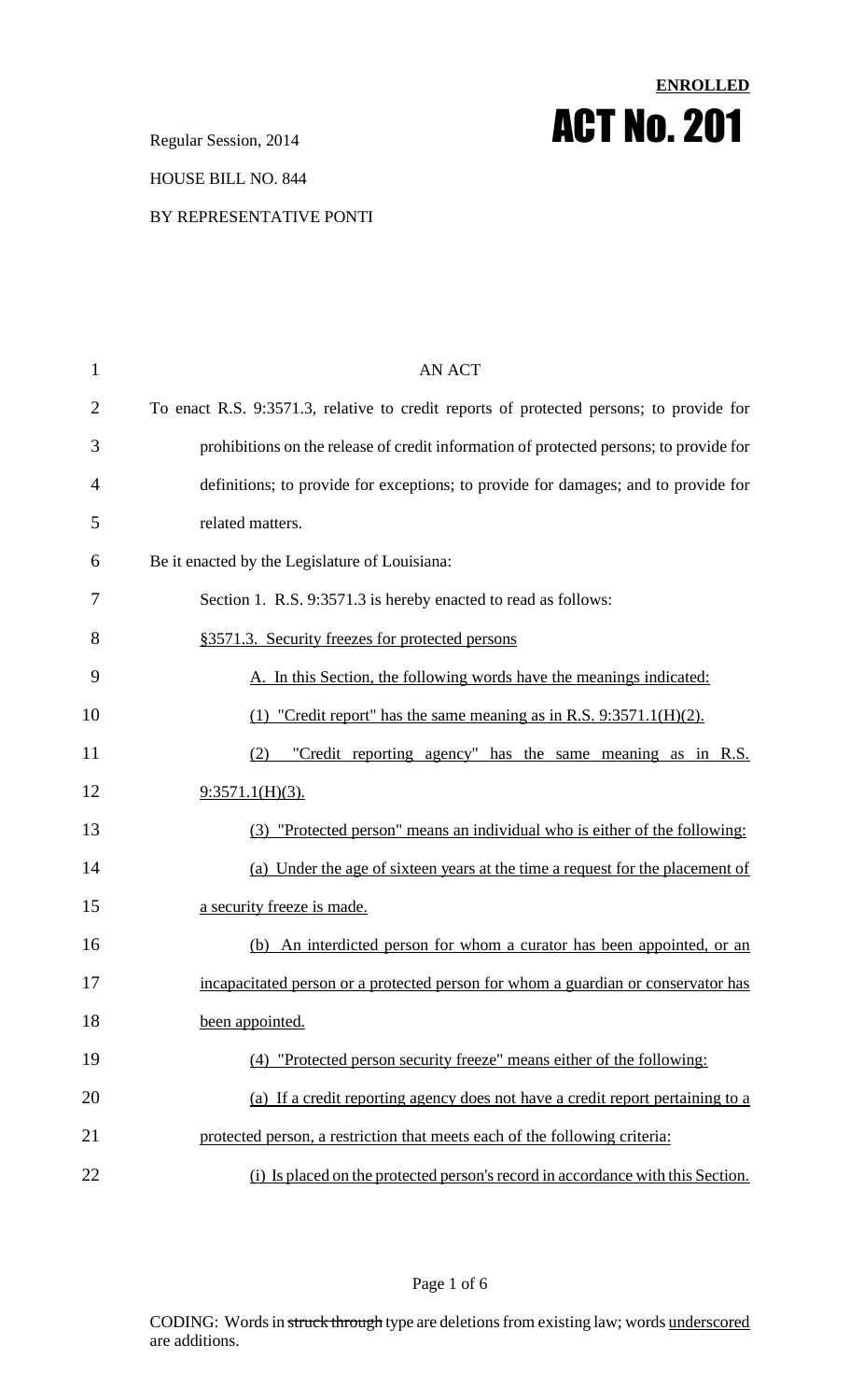| 1              | Prohibits the credit reporting agency from releasing the protected<br>(ii)                |  |  |
|----------------|-------------------------------------------------------------------------------------------|--|--|
| $\overline{2}$ | person's record except as provided in this Section.                                       |  |  |
| 3              | (b) If a credit reporting agency has a credit report pertaining to the protected          |  |  |
| 4              | person, a restriction that meets each of the following criteria:                          |  |  |
| 5              | (i) Is placed on the protected person's credit report in accordance with this             |  |  |
| 6              | Section.                                                                                  |  |  |
| 7              | Prohibits the credit reporting agency from releasing the protected<br>(ii)                |  |  |
| 8              | person's credit report or any information derived from the protected person's credit      |  |  |
| 9              | report, except as provided in this Section.                                               |  |  |
| 10             | (5) "Record" means a compilation of information that meets all of the                     |  |  |
| 11             | following:                                                                                |  |  |
| 12             | (a) Identifies a protected consumer.                                                      |  |  |
| 13             | Is created by a credit reporting agency solely for the purpose of<br>(b)                  |  |  |
| 14             | complying with this Section.                                                              |  |  |
| 15             | Is not created or used to consider the protected consumer's credit<br>(c)                 |  |  |
| 16             | worthiness, credit standing, credit capacity, character, general reputation, personal     |  |  |
| 17             | characteristics, or mode of living.                                                       |  |  |
| 18             | "Representative" means a person who provides to a credit reporting<br>(6)                 |  |  |
| 19             | agency sufficient proof of authority to act on behalf of a protected person.              |  |  |
| 20             | "Sufficient proof of authority" means documentation that shows a<br>(7)                   |  |  |
| 21             | representative has authority to act on behalf of a protected person. "Sufficient proof    |  |  |
| 22             | of authority" includes any of the following:                                              |  |  |
| 23             | (a) An order issued by a court of law.                                                    |  |  |
| 24             | (b) A lawfully executed and valid power of attorney.                                      |  |  |
| 25             | (c) A written, notarized statement signed by a representative that expressly              |  |  |
| 26             | describes the authority of the representative to act on behalf of a protected person.     |  |  |
| 27             | (8) "Sufficient proof of identification" means information or documentation               |  |  |
| 28             | that identifies a protected person or a representative of a protected person. "Sufficient |  |  |
| 29             | proof of identification" includes any of the following:                                   |  |  |

# Page 2 of 6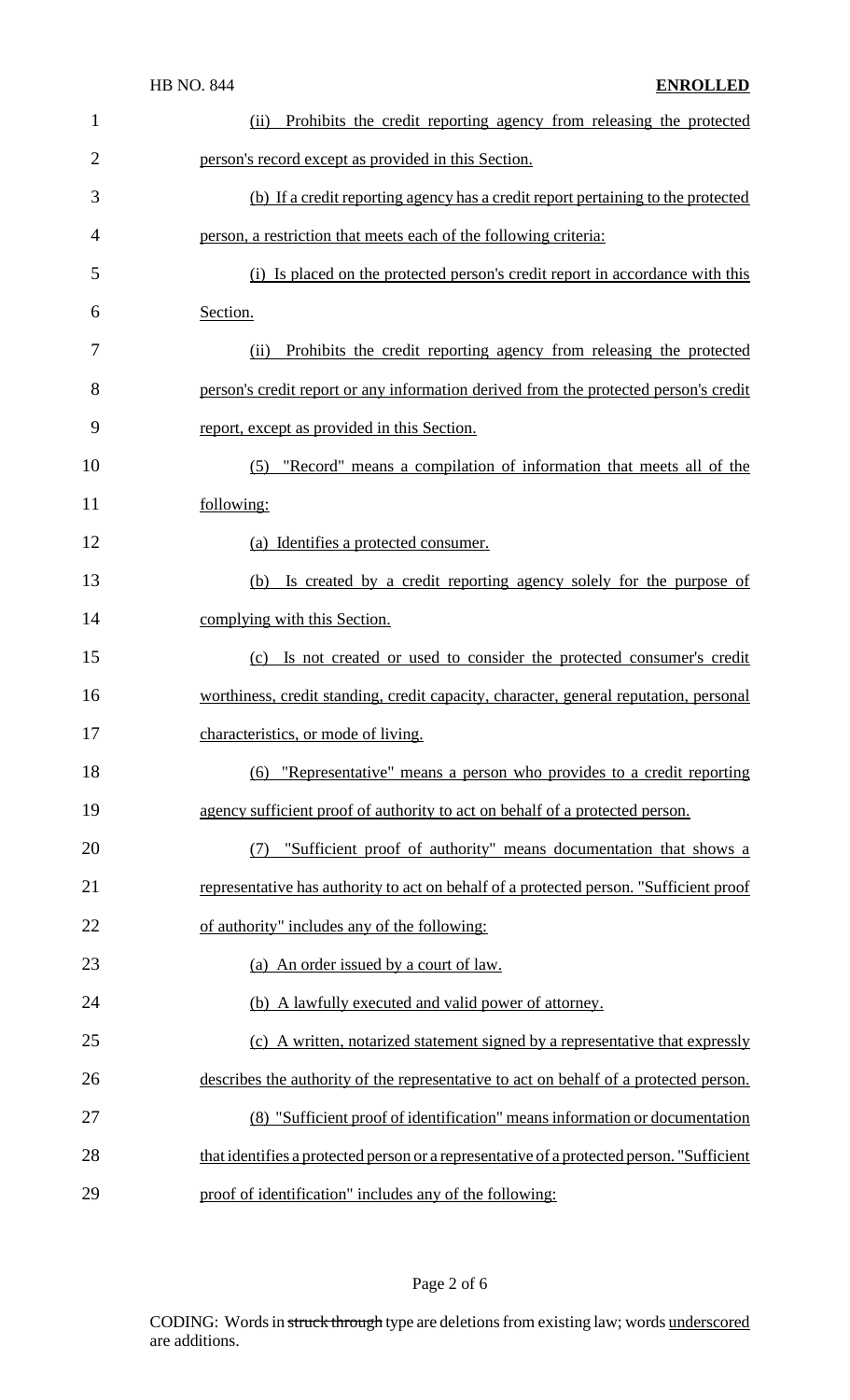| 1              | (a) A social security number or a copy of a social security card issued by the           |  |
|----------------|------------------------------------------------------------------------------------------|--|
| $\overline{2}$ | Social Security Administration.                                                          |  |
| 3              | (b) A certified or official copy of a birth certificate issued by the entity             |  |
| $\overline{4}$ | authorized to issue the birth certificate.                                               |  |
| 5              | (c) A copy of a driver's license, an identification card issued by the office of         |  |
| 6              | motor vehicles, or any other government-issued identification.                           |  |
| 7              | (d) A copy of a bill, including a bill for telephone, sewer, septic tank, water,         |  |
| 8              | electric, oil, or natural gas services, that shows a name and home address.              |  |
| 9              | B. This Section shall not apply to the use of a protected person's credit report         |  |
| 10             | or record by any of the following:                                                       |  |
| 11             | (1) A person administering a credit report monitoring subscription service               |  |
| 12             | to which:                                                                                |  |
| 13             | (a) The protected person has subscribed.                                                 |  |
| 14             | (b) The representative of the protected person has subscribed on behalf of               |  |
| 15             | the protected person.                                                                    |  |
| 16             | A person providing the protected person or the protected person's<br>(2)                 |  |
| 17             | representative with a copy of the protected person's credit report on request of the     |  |
| 18             | protected person or the protected person's representative.                               |  |
| 19             | (3) An entity or person listed in R.S. 9:3571.1(L).                                      |  |
| 20             | C. A credit reporting agency shall place a protected person security freeze              |  |
| 21             | on the credit report of a protected person if the protected person's representative does |  |
| 22             | all of the following to request a protected person security freeze pursuant to this      |  |
| 23             | Section:                                                                                 |  |
| 24             | (1) Submits the request for a protected person security freeze to the credit             |  |
| 25             | reporting agency at the address or other point of contact in the manner specified by     |  |
| 26             | the credit reporting agency.                                                             |  |
| 27             | (2) Provides to the credit reporting agency sufficient proof of identification           |  |
| 28             | of the protected person and the representative.                                          |  |
| 29             | (3) Provides to the credit reporting agency sufficient proof of authority to act         |  |
| 30             | on behalf of the protected person.                                                       |  |

# Page 3 of 6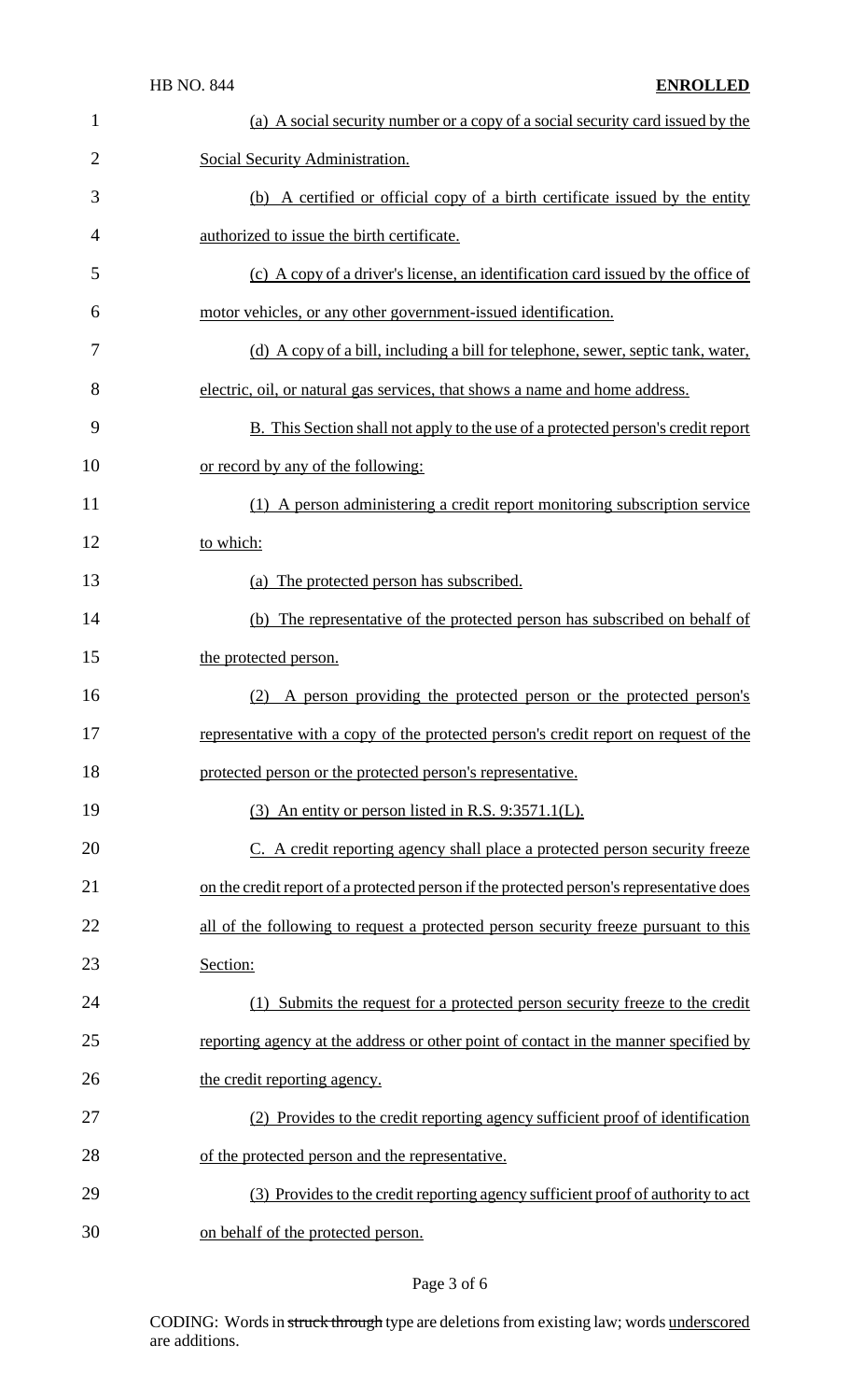| $\mathbf{1}$   | (4) Pays to the credit reporting agency a fee as provided in Subsection I of            |  |
|----------------|-----------------------------------------------------------------------------------------|--|
| $\overline{2}$ | this Section.                                                                           |  |
| 3              | D. If a credit reporting agency does not have a credit report pertaining to a           |  |
| $\overline{4}$ | protected person when the credit reporting agency receives a request for a protected    |  |
| 5              | person security freeze under Subsection C of this Section, the credit reporting agency  |  |
| 6              | shall create a record for the protected person.                                         |  |
| 7              | $E(1)$ Within thirty days after receiving a request for a protected person              |  |
| 8              | security freeze that meets the requirements of Subsection C of this Section, a credit   |  |
| 9              | reporting agency shall place a protected person security freeze on the protected        |  |
| 10             | person's credit report.                                                                 |  |
| 11             | (2) A protected person security freeze placed pursuant to this Subsection               |  |
| 12             | shall remain in effect until either of the following:                                   |  |
| 13             | (a) The protected person or the protected person's representative requests the          |  |
| 14             | credit reporting agency to remove the protected person security freeze in accordance    |  |
| 15             | with Subsection G of this Section.                                                      |  |
| 16             | (b) The protected person security freeze is removed in accordance with                  |  |
| 17             | Subsection J of this Section.                                                           |  |
| 18             | F. Unless a protected person security freeze is removed in accordance with              |  |
| 19             | Subsection G or J of this Section, a credit reporting agency may not release the        |  |
| 20             | protected person's credit report, any information derived from the protected person's   |  |
| 21             | credit report, or any record created for the protected person.                          |  |
| 22             | G. If a protected person or a protected person's representative wishes to               |  |
| 23             | remove a protected person security freeze, the protected person or the protected        |  |
| 24             | person's representative shall submit a request for the removal of the protected person  |  |
| 25             | security freeze to the credit reporting agency at the address or other point of contact |  |
| 26             | in the manner specified by the credit reporting agency.                                 |  |
| 27             | (1) In the case of a request by the protected person, the protected person shall        |  |
| 28             | provide both of the following:                                                          |  |
| 29             | Documentaton that the sufficient proof of authority for the protected<br>(a)            |  |
| 30             | person's representative to act on behalf of the protected person is no longer valid,    |  |

Page 4 of 6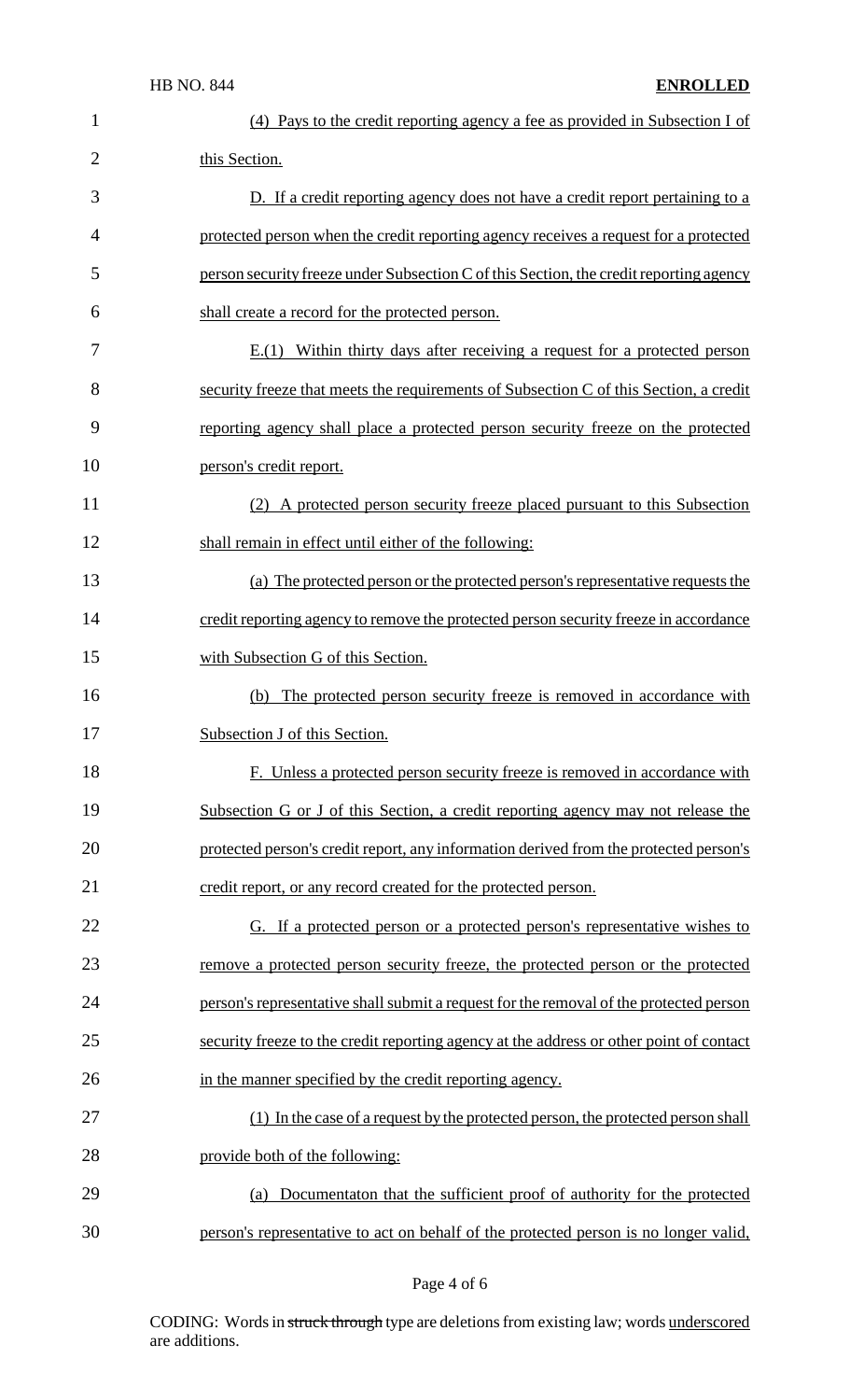| 1              | including documentation that the protected person has reached the age of sixteen      |  |  |
|----------------|---------------------------------------------------------------------------------------|--|--|
| $\overline{2}$ | years or is no longer incapacitated.                                                  |  |  |
| 3              | (b) Sufficient proof of identification of the protected person.                       |  |  |
| $\overline{4}$ | (2) In the case of a request by the representative of a protected person, the         |  |  |
| 5              | representative of the protected person shall provide all of the following:            |  |  |
| 6              | Sufficient proof of identification of the protected person and the<br>(a)             |  |  |
| 7              | representative.                                                                       |  |  |
| 8              | (b) Sufficient proof of authority to act on behalf of the protected person.           |  |  |
| 9              | (c) Payment to the credit reporting agency a fee as provided in Subsection            |  |  |
| 10             | I of this Section.                                                                    |  |  |
| 11             | H. Within thirty days after receiving a request that meets the requirements           |  |  |
| 12             | of Subsection G of this Section, the credit reporting agency shall remove the         |  |  |
| 13             | protected person security freeze.                                                     |  |  |
| 14             | $I(1)$ A credit reporting agency may charge a reasonable fee, not exceeding           |  |  |
| 15             | ten dollars, for each placement or removal of a protected person security freeze      |  |  |
| 16             | pursuant to this Section.                                                             |  |  |
| 17             | (2) Notwithstanding Paragraph (1) of this Subsection, a credit reporting              |  |  |
| 18             | agency may not charge any fee pursuant to this Section if either of the following     |  |  |
| 19             | apply:                                                                                |  |  |
| 20             | (a) The protected person's representative does both of the following:                 |  |  |
| 21             | Obtains a report of alleged identity fraud against the protected person.<br>(i)       |  |  |
| 22             | (ii) Provides a copy of the report to the credit reporting agency.                    |  |  |
| 23             | (b) A request for the placement or removal of a protected person security             |  |  |
| 24             | freeze is for a protected person who is under the age of sixteen years at the time of |  |  |
| 25             | the request and the credit reporting agency has a credit report pertaining to the     |  |  |
| 26             | protected person.                                                                     |  |  |
| 27             | J. A credit reporting agency may remove a protected person security freeze            |  |  |
| 28             | or delete a record of a protected person if the protected person security freeze was  |  |  |
| 29             | placed or the record was created based on a material misrepresentation of fact by the |  |  |
| 30             | protected person or the protected person's representative.                            |  |  |

# Page 5 of 6